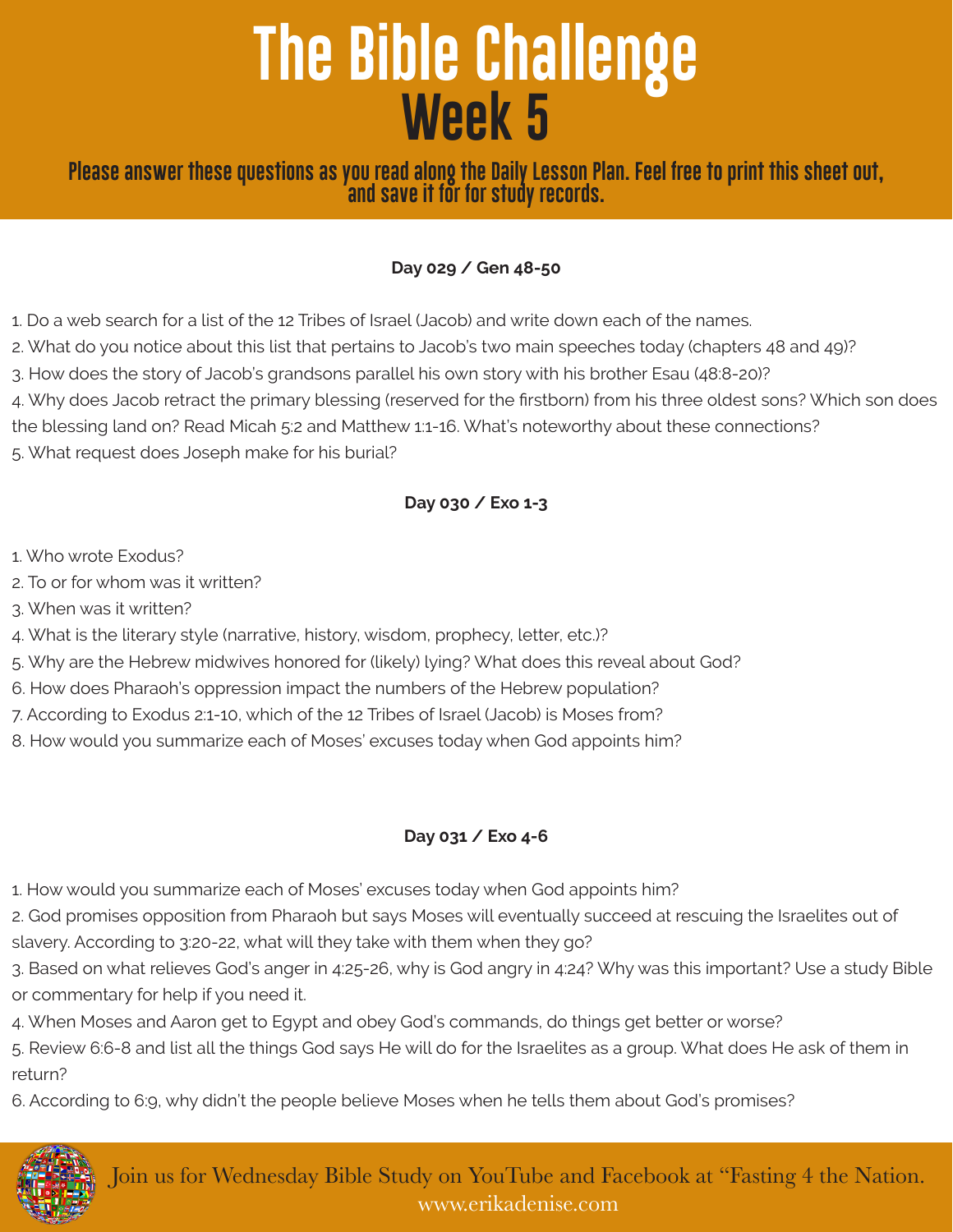# **The Bible Challenge Week 5**

# **Please answer these questions as you read along the Daily Lesson Plan. Feel free to print this sheet out, and save it for for study records.**

#### **Day 032 / Exo 7-9**

1. What happened when Pharaoh called in his magicians during plagues #1 and #2? Were they able to stop or reverse the plagues?

2. Why did God raise Pharaoh to a position of power? What is the ultimate purpose of Pharaoh's leadership?

3. How did God treat the servants of Pharaoh in 9:20-21? What does this reveal about God?

4. How many plagues did it take for Pharaoh to finally admit his sin? Was his admission indicative of genuine repentance?

5. In 9:29-30, how does Moses respond to Pharaoh's admission of guilt?

#### **Day 033 / Exo 10-12**

1. In 10:7, even Pharaoh's servants plead with him to let the people go. He appears to listen to them at first. Why do you think he ultimately refuses?

2. Some of the plagues are location-specific or only affect the Egyptians. What do you think God is emphasizing by drawing this distinction (11:7)?

3. Look at a door frame. Imagine dipping a branch of leaves into blood to paint a mark on the left side and the right side, and also on the lintel / top beam (12:7, 22-23). What image would this create as the blood drips down from the top beam? What does this foreshadow?

4. Review 3:20-22. What specific promises that seemed impossible did God fulfill in chapter 12?

5. According to 12:40, how long did the Israelites live in Egypt? Review the promise God made Abram in Genesis 15:13. Did God break His promise? What might account for this distinction?

## **Day 034 / Exo 13-15**

1. In 13:9 and 13:16, where does Moses tell the Israelites to commemorate God's rescue?

2. According to 13:17-18, why did God send the Israelites the long way around?

3. Although Moses is the leader of the Israelites, who is actually guiding and directing their steps? Cite some of the verse(s) where you see this referenced in today's reading.

4. Practically speaking, how would a cloud be helpful in the desert during the day? How would a pillar of fire be helpful in the desert at night?

5. In 14:1-3, when God warns Moses that Pharaoh is coming, what directions does He give him for preparation? And what does 14:4 say about God's motive behind these instructions?



Join us for Wednesday Bible Study on YouTube and Facebook at "Fasting 4 the Nation. www.erikadenise.com